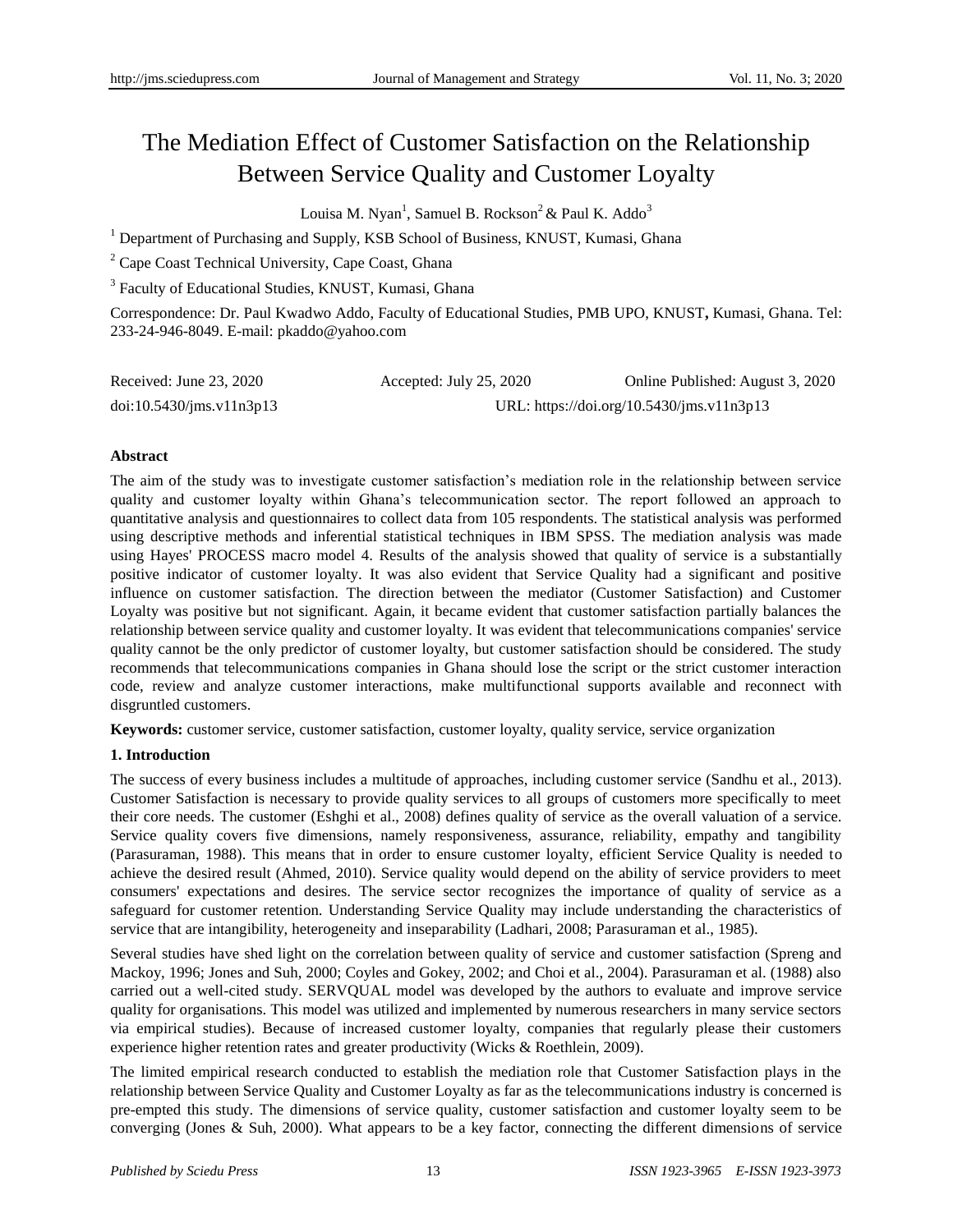quality, and customer loyalty, is customer satisfaction. Therefore, customer satisfaction is perceived to be an intermediate variable or channel by which the level of service influences customer loyalty (Oliver, 1997). A conceptual framework for evaluating the relationship between Service Quality and Customer Loyalty was developed based on that. However, little academic attention has been provided within the telecommunication industry in the sense of Service Quality, Customer Satisfaction and Customer Loyalty to provide relevant knowledge to stakeholders to improve upon the quality of operations in the sector. In this context, this study aims to fill the gap in order to help telecommunications service providers and other stakeholders adapt to what customers expect and can survive in this turbulent business environment.

The main purpose of this study is to determine customer satisfaction's mediation role in the relationship between service quality and customer loyalty for Ghana's mobile telecommunications sector. For this research, the five dimensions of Service Quality based on the SERVQUAL model (Parasuraman et al., 1988) are taken as independent variable while Customer Satisfaction is the mediating variable, and Customer Loyalty is the dependent variable for this research. The study also identifies some control variables such as subscriber age, educational levels and occupations, which may affect customer loyalty to a particular provider of telecommunication services. Subscribers of the five major mobile communications networks serve as analytical units for this study.

# **2. Literature Review**

Extensive literature on the quality of service in the telecommunication industry poses a major problem. However, the few authors wrote extensively about the quality of service, but not in the telecommunications industry. This section identified published theoretical and empirical research findings related to the telecommunications level of service quality, mediated by customer satisfaction to influence a brand's customer loyalty. It basically covered the perspectives of some writers and researchers, whose findings give this study an important guide and background.

# *2.1 Service Quality*

Quality of service is characterized as the customer's overall assessment of a service (Eshghi et al., 2008). Ghylin et al. (2008) points out that by defining the quality of service, companies will be able to deliver services with a higher level of quality, which will likely result in increased customer satisfaction. Understanding the quality of service must involve recognizing the features of service that are intangible, heterogeneous and inseparable (Ladhari, 2008; Parasuraman et al., 1985). In this way you can easily measure the quality of service.

In this study, service quality can be defined as the difference between the expectations of customers about service performance before the service encounter and their perception of the service received. Customer expectations serve as a basis for evaluating the quality of service, because quality is high when performance exceeds expectations and quality is low when performance does not meet expectations (Asubonteng et al., 1996). In service-quality literature, preferences are seen as customer's desires or desires, i.e. what they believe a service provider can give rather than deliver (Parasuraman et al., 1988). Perceived service is the product of the customer's view of the technical and functional aspects of the service (Gronroos, 1984).

Kotler (2003) explains that the quality should start from customer needs and end with the perception of the customer. This means that good understanding of quality is not dependent on service provider but dependent on the customer's point of view or experience. Customer understanding of service quality is a systematic assessment of the advantages of service.

Benefits gained from the quality of service being created and maintained are greater than the costs to be reached or the poor quality. Superior quality of service as an instrument for achieving company competitive advantage. Superior quality of service and consistency can lead to customer satisfaction, which in turn will provide various benefits such as: (1) the relationship between the company and its customers becomes more harmonious, (2) provides a good basis for re-purchasing activities, (3) encourages customer loyalty, (4) creating a word of mouth (word of mouth) recommendation which benefits the company, (5) creating a good corporate reputation in the minds of the customer, and (6) increasing the profit of the company. The consequences of these benefits are that each business has to realize the strategic importance of quality. Continuous enhancement of the standard is not an expense but an opportunity to produce greater profits (Hutt and Speh, 2001).

Zeithaml and Bitner (1996) explain that quality of service is the process of delivering excellence or superior service to those with consumer expectations. There are two main factors affecting the quality of the services: service expected and service perceived. If the service is received as expected then the quality of the service is good or acceptable but if the services provided meet the standards of the customer then the perceived quality of the service is either very good or ideal. Conversely, if the received service is lower than expected then the perceived poor service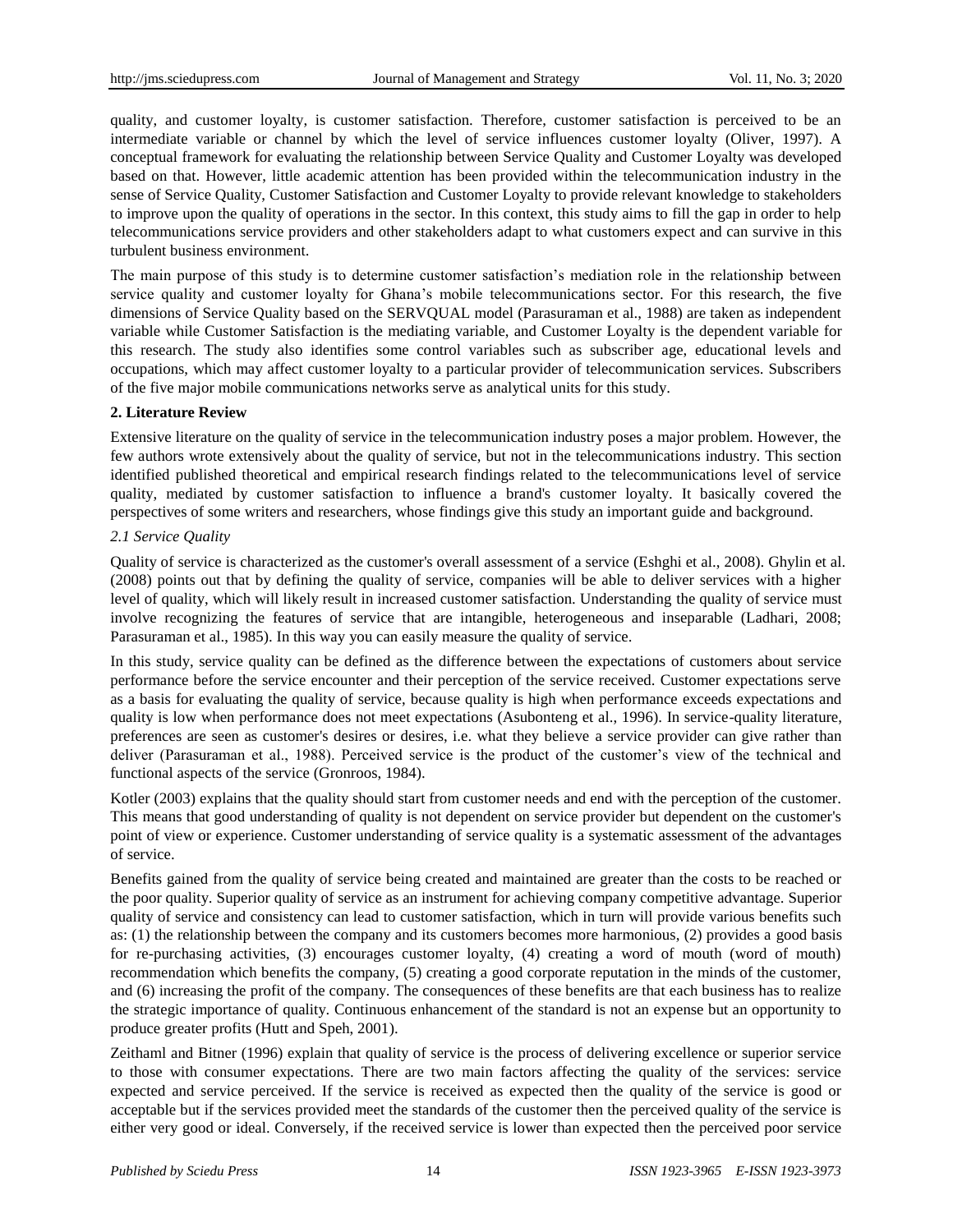quality. Quality of service will depend on how much the service provider can consistently meet consumers' needs and desires.

Parasuraman et al. (1988) developed a measurement scheme of service quality dimensions of tangibles, reliability, assurance, responsiveness, and Empathy. This tool is designed to measure the expectations and perceptions of customers, and the gap (gap) is in the service quality model (Tjiptono 1996). Measuring the quality of service in this study is based on the performance of service scores perceived by clients (Cronin & Taylor, 1992).

## *2.2 Customer Satisfaction*

Customer satisfaction is conceptualized as being transaction-specific value focused on the experience of the customer on a particular service encounter (Cronin & Taylor, 1992) and also some believe that total customer satisfaction is based on the overall assessment of service experience (Jones & Suh, 2000). Which reinforce the fact that customer satisfaction is dependent on service provider experience and the service outcome as well. Consumer service is believed to be an attitude (Yi, 1990). For example, in the case of telecommunications in Ghana, there is some relationship between the customer and the service provider and customer satisfaction will be based on assessment of several interactions between both parties.

Therefore, satisfaction will be considered as part of the overall customer attitudes towards the service provider that constitutes a number of measures (Levesque et McDougall 1996). Organizations that consistently satisfy their customers enjoy higher levels of retention and greater profitability because of increased customer loyalty (Wicks & Roethlein, 2009). That is why keeping customers happy is important, and that can be achieved in many ways, and one way is by getting to know their preferences and perceptions of the services that service providers provide. In this way the quality of service could be assessed and customer satisfaction evaluated.

Customer satisfaction or dissatisfaction is, according to Tjiptono (1997), a reaction to the evaluation of the perceived discrepancy between expectations and performance in service. Customer satisfaction is a function of expectations and performance in service quality. Tjiptono (1997) explains that customer satisfaction as an evaluation of the selected alternative option and gives results that are equal to or exceed customer expectations. Unhappiness arises when the results do not satisfy customer expectations.

Kotler (2003) explains that satisfaction is the feeling of someone who described feeling happy or disappointed that the outcome of comparing a product's perceived performance to the expected product performance is. If performance fails to meet expectations, then the customer will feel disappointed or unhappy. If the performance can meet the expectations then the customer will feel satisfied. If the output meets what is expected, the customer should feel extremely satisfied

# *2.3 Customer Loyalty*

Loyalty is more aimed at non-random behaviour shown by the purchase routine. Behaviour or non-random events that is if customers know the benefits of certain goods or services and in accordance with the requirements, then the customer will tend to be loyal (Griffin, 1995). Loyal customers are characterized by: (1) daily buy, (2) buy beyond the spectrum of available products/services, (3) suggest products/services to others, (4) show no interest from rivals to similar goods (Griffin, 1995).

Matching the quality of service delivery with the value of service is expected to enhance customer loyalty. Hill (1996) defines customer loyalty as a behaviour intended to be purchased on the basis of the routine units of decision making. Benefits for businesses that have loyal consumers are: (1) lower marketing costs, (2) lower purchase costs, (3) lower buyer replacement costs, (4) higher revenue, (5) positive mouth-to-mouth details and (6) lower failure costs.

The second concept of loyalty is behavioural. Examples of loyalty behaviour include continuing to purchase services from the same supplier, increasing the scale and or scope of a relationship, or the act of recommendation (Yi, 1990). Over a period of time, customer loyalty is built from a clear meeting record, and sometimes exceeds customer expectations (Teich 1997). Kotler et al. (1999) reported the cost of attracting a new customer could be five times the cost of keeping an existing customer satisfied. In addition, Gremler and Brown (1996) observed that the degree to which a consumer shows repetitive purchasing activity from a service provider has a favourable attitude towards the provider and allows the use of this service only when there is a need for it.

Bloemer & Kasper (1995) have the opposite view on customer loyalty. Loyalty may be defined as true loyalty, according to the writers, rather than repeated buying behaviour, which is the actual re-buying of a brand, regardless of commitment. Zeithaml et al. (1996) states loyalty is a multi-dimensional construct and includes both positive and negative responses. A loyal client cannot always be a happy client though. Colgate et al. (1996) also noted that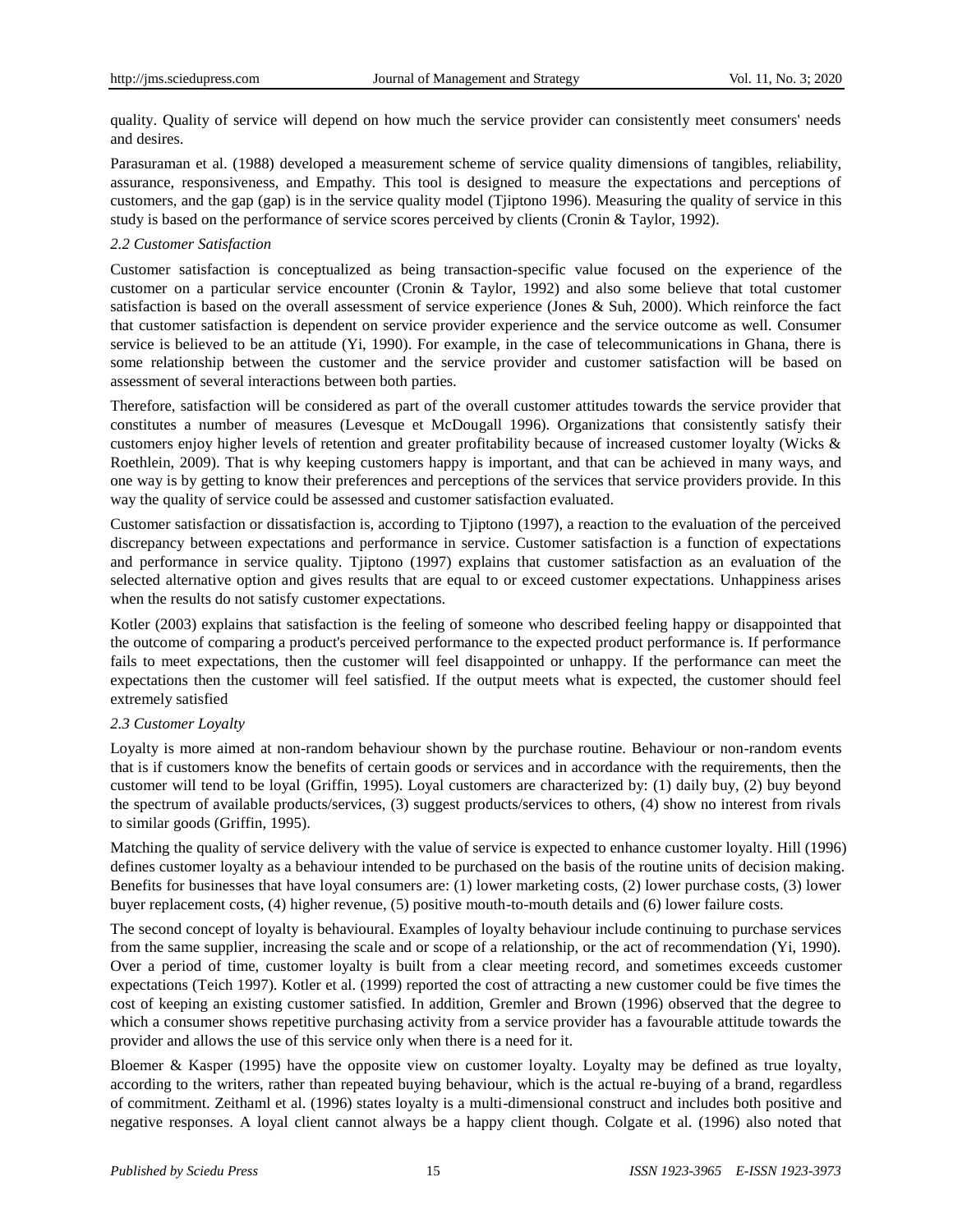customer defection is not always the opposite of loyalty, while Levesque and McDougall (1993) suggested that, "even a problem is not solved, roughly half of the customers would remain with the firm".

## *2.4 Service Quality and Customer Satisfaction*

According to Sureshchandar et al. (2002), customer satisfaction should be seen as a multi-dimensional structure just as service quality means that it can occur at multi-level within an organization and should be operationalized along the same factors that operationalize service quality. Parasuraman et al. (1985) suggested that when perceived service quality is high, then customer satisfaction will increase. He supports the argument that quality of service contributes to customer satisfaction and this is in line with Saravana & Rao (2007) and Lee et al. (2000) who agree that customer satisfaction is dependent on the quality of service rendered by the service provider.

Fen & Lian (2005) found that both service quality and customer satisfaction have a positive effect on customer re-sponsorship intentions, demonstrating that both service quality and customer satisfaction play a crucial role in the success and survival of any business in the competitive market. This study proved to be a close link between customer satisfaction and quality of service. Su et al. (2002) conducted a study to determine the link between service quality and customer satisfaction. From their study, they concluded that there is a large dependence between the two buildings and that an increase in one will likely lead to an increase in another. They also pointed out that service quality is more subjective than customer satisfaction as customer satisfaction represents the feelings of the consumer about many encounters and experiences with the service company whereas service quality may be influenced by value perceptions (cost-related benefits) or other experiences that may not be as pleasant. We formulate the first hypothesis as follows;

# *H1: Service quality is positively related to customer satisfaction.*

## *2.5 Service Quality, Customer Satisfaction and Customer Loyalty*

Rahaman et al. (2011) examined the level of operation of the Bangladesh private commercial banks. The findings from their analysis showed that the lack of awareness of the changing needs and desires of targeted customers is one of the key causes of service quality design failure.

Ilhaamie (2010) used the SERVQUAL instrument to investigate the level of service quality, expectation and perception of outside customers towards the Malaysian public services. The study found the most important dimension to being tangible. It also has the lowest perception counts. On the other hand, the gap in quality of service is neither the lowest nor the highest. Finally, these external customers have the highest expectations about the Malaysian public service's reliability.

Ojo (2010) focused on Nigeria's Mobile Telecommunications Network (MTN) to investigate the relationship between service quality and customer satisfaction in the telecommunication industry. The study was attended by a total of 230 respondents. Regression and Pearson correlation coefficient were used to analyze the data. The study revealed a positive relation between quality of service and customer satisfaction. Therefore, the researcher recommended that organizations focus more on quality of service because of its impact on customer satisfaction. To ensure that the level of customer satisfaction is high organization, customers' expectations and how they can meet these expectations must first of all be known. Customer satisfaction assists in loyalty and retention of customers. The cost of attracting new customers has been found to significantly outweigh the costs involved in maintaining existing ones.

Kheng et al. (2010) applied the five-dimensional SERVQUAL model developed by Parasuraman et al. (1988) to assess the impact of quality of service on customer loyalty among bank customers in Penang, Malaysia. Customer satisfaction has been used as a mean vector. The findings show that improving the quality of service can improve customer loyalty. Reliability, empathy, and assurance are the service quality dimensions which play a significant role in the equation. The findings indicate that the overall respondents assess the bank positively but there is still room for improvement.

### *2.6 Interpretive Summary*

From the literature reviewed, Rahaman et al. (2011) examined service quality while Ilhaamie (2010) used the SERVQUAL to investigate the level of service quality, expectation and perceptions of customers. Ojo (2010) investigated the relationship between service quality and customer satisfaction while Kheng et al. (2010) applied the five-dimensional SERVQUAL model to assess the impact of the quality of service on customer loyalty. Based on the studies above, this paper therefore decided to examine service quality as it relates to customer loyalty and customer satisfaction as it relates to customer loyalty. It further examined customer satisfaction and its mediating relationship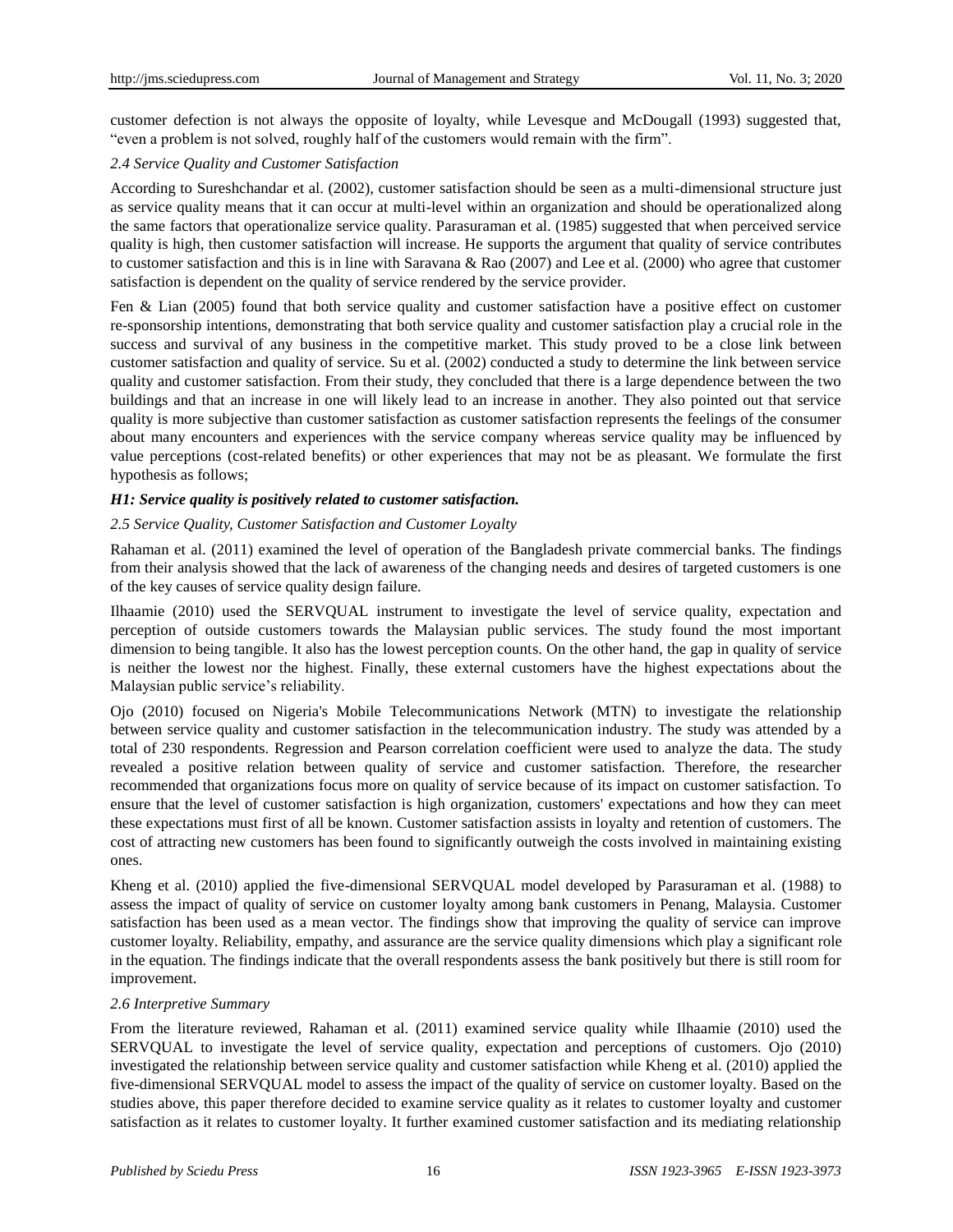between service quality and customer satisfaction.

We posit the following other hypotheses;

*H2: Service quality is positively related to customer loyalty.* 

*H3: Customer satisfaction is positively related to customer loyalty* 

#### *H4: Customer satisfaction mediates the positive relationship between service quality and customer satisfaction.*

#### **3. Methodology**

#### *3.1 Description of Study Area*

This study aims to investigate the mediation impact of customer satisfaction on the relationship between service quality and customer loyalty in the mobile telecommunication industry in Ghana. Therefore, the population of this study is all cellphone users in Ghana. Because the population is so huge, collecting data on all of the elements is prohibitively costly. Two hundred (200) mobile phones were sampled for the study given the time constraints and limited resources available at the Kwame Nkrumah University of Science and Technology (KNUST) in Ghana.

#### *3.2 Design, Sample Size and Sampling Technique*

This case study method employed the random sampling technique. The sample size for cell phone users in KNUST was one hundred and five (105) postgraduate students. Stratified random sampling was used to ensure that there was representative in each strata (college). Questionnaire was administered to gather the necessary data. The questionnaire instrument was based on the SERVQUAL model. The five dimensions of Service Quality were mainly adopted from Parasuraman et al.'s (1988). The questionnaire was subjected to a validation process for face and content validity. Experts went through the research questions and the questionnaire carefully to ascertain the appropriateness and adequacy of the instrument. A pilot testing was carried out on the instrument using 10 mobile telecommunication subscribers to ensure reliability. Exploratory Factor Analysis (EFA) was conducted to check the factor loading. Hayes PROCESS macro model 4 was employed to analyse the data.

#### *3.3 Exploratory Factor Analysis and Reliability*

Exploratory Factor Analysis was used to determine the factor structure underlying the variables employed in the study namely: Service Quality, Customer Satisfaction and Customer Loyalty.

Factor Analysis has as its key objective of reducing larger sets of variables to a smaller set of factors. Reliability of items of a variable surrounds its consistency and the number of times it can be replicated over time. It is measured by a Cronbach's Alpha, testing the freedom from measurement errors.

#### **4. Results**

#### *4.1 Demographics of Respondents*

Tables 1 present the descriptive statistics involving socio-demographic characteristics of respondents in the study locations. The results revealed that about 55% of the respondents were males with 45% being females. Majority of the telecom service providers (22.9%) were MTN and Vodafone. Other demographic information of respondents can be found on Table 1.

|        | Factor         | Count | Percentage (%) |
|--------|----------------|-------|----------------|
| Gender |                |       |                |
|        | Male           | 58    | 55.2           |
|        | Female         | 47    | 44.8           |
| Age    |                |       |                |
|        | Less than 20   | 13    | 12.4           |
|        | 20 to 30 years | 54    | 51.4           |
|        | 31 to 40 years | 32    | 30.5           |
|        | 41 to 50 years | 5     | 4.8            |

Table 1. Characteristics of respondents (Qualitative variables)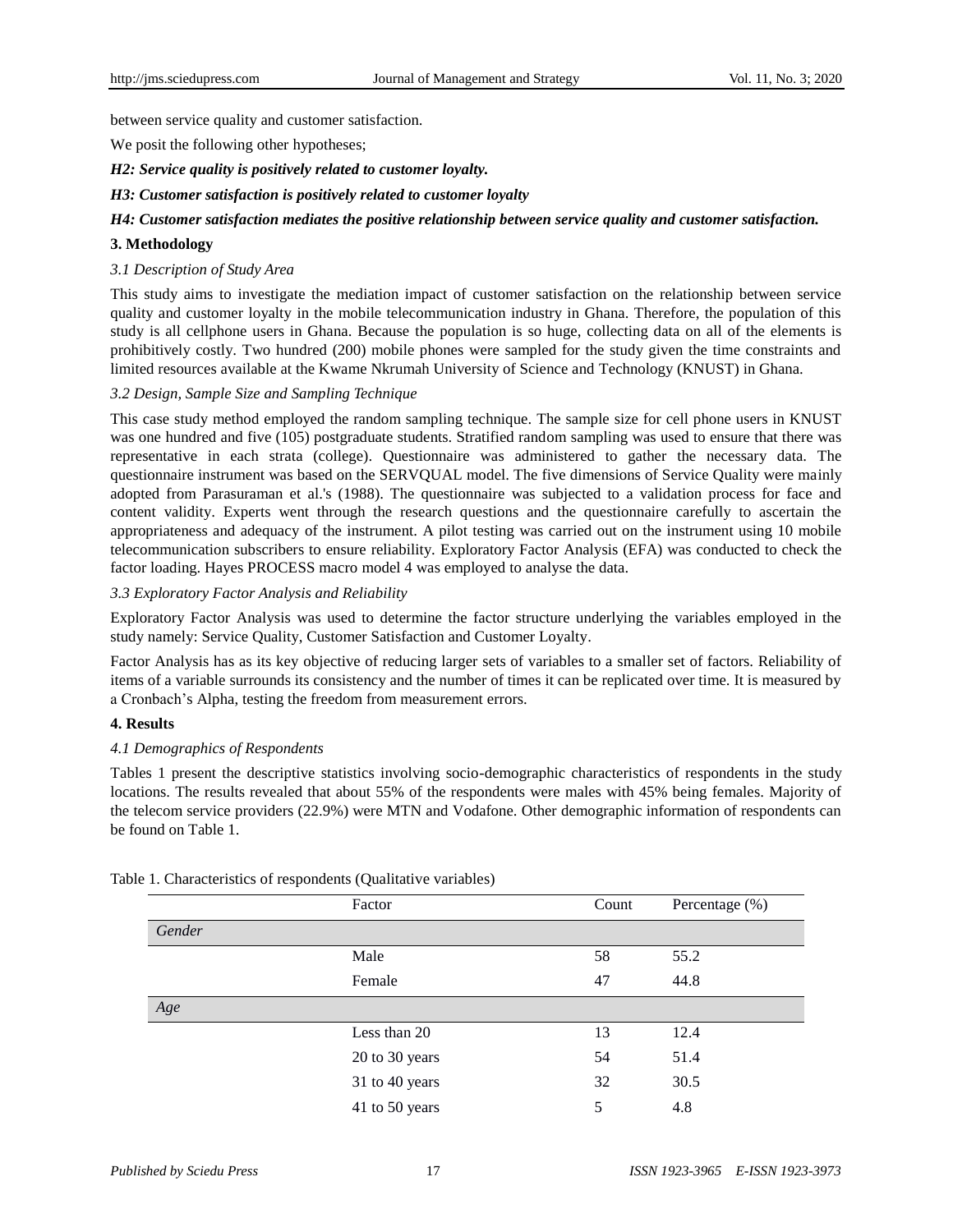|                          | 51 and above              | 1              | 1    |
|--------------------------|---------------------------|----------------|------|
| Telecom Service Provider |                           |                |      |
|                          | <b>MTN</b>                | 31             | 29.5 |
|                          | Vodafone                  | 31             | 29.5 |
|                          | Airtel-Tigo               | 5              | 4.8  |
|                          | Glo                       | 6              | 5.7  |
|                          | MTN and Vodafone          | 24             | 22.9 |
|                          | MTN and Airtel-Tigo       | 3              | 2.9  |
|                          | MTN and Glo               | 1              | 1.0  |
|                          | Vodafone and Airtel Tigo  | $\overline{4}$ | 3.8  |
| Years of Telecom Use     |                           |                |      |
|                          | Less than 1 year          | 5              | 4.8  |
|                          | $1 - 3$ years             | 17             | 16.2 |
|                          | $4 - 6$ years             | 20             | 19.0 |
|                          | $7 - 9$ years             | 23             | 21.9 |
|                          | 10 years and above        | 40             | 38.1 |
| <b>Educational Level</b> |                           |                |      |
|                          | HND                       | $\mathbf{1}$   | 1.0  |
|                          | 1st Degree                | 50             | 47.6 |
|                          | Master's Degree           | 54             | 51.4 |
| Occupation               |                           |                |      |
|                          | Student                   | 12             | 11.4 |
|                          | Private Businessman/woman | 39             | 37.1 |
|                          | Government worker         | 38             | 36.2 |
|                          | Others                    | 16             | 15.2 |
|                          | Total                     | 105            | 100% |

# *4.2 Service Quality*

All five dimensions of Service Quality were employed in this study and the results are presented descriptively below.

#### 4.2.1 Tangibles

It is evident from the descriptive analysis that the telecommunication service providers have a visually appealing physical facilities (M=5.79, SD=.958) (Table 2). Most respondents agreed that customer service offices have up-to-date equipment (M=5.71, SD=1.063). Also, the respondents were of the affirmative view that customer service offices of the telecommunication service providers were conveniently located with well-dressed and neatly presented employees. This accounts for M=5.56, SD=1.300 and M=5.51, SD=.952) respectively. Overall, respondents agree to the tangible dimension related to the Service Quality of their preferred telecommunication service provider.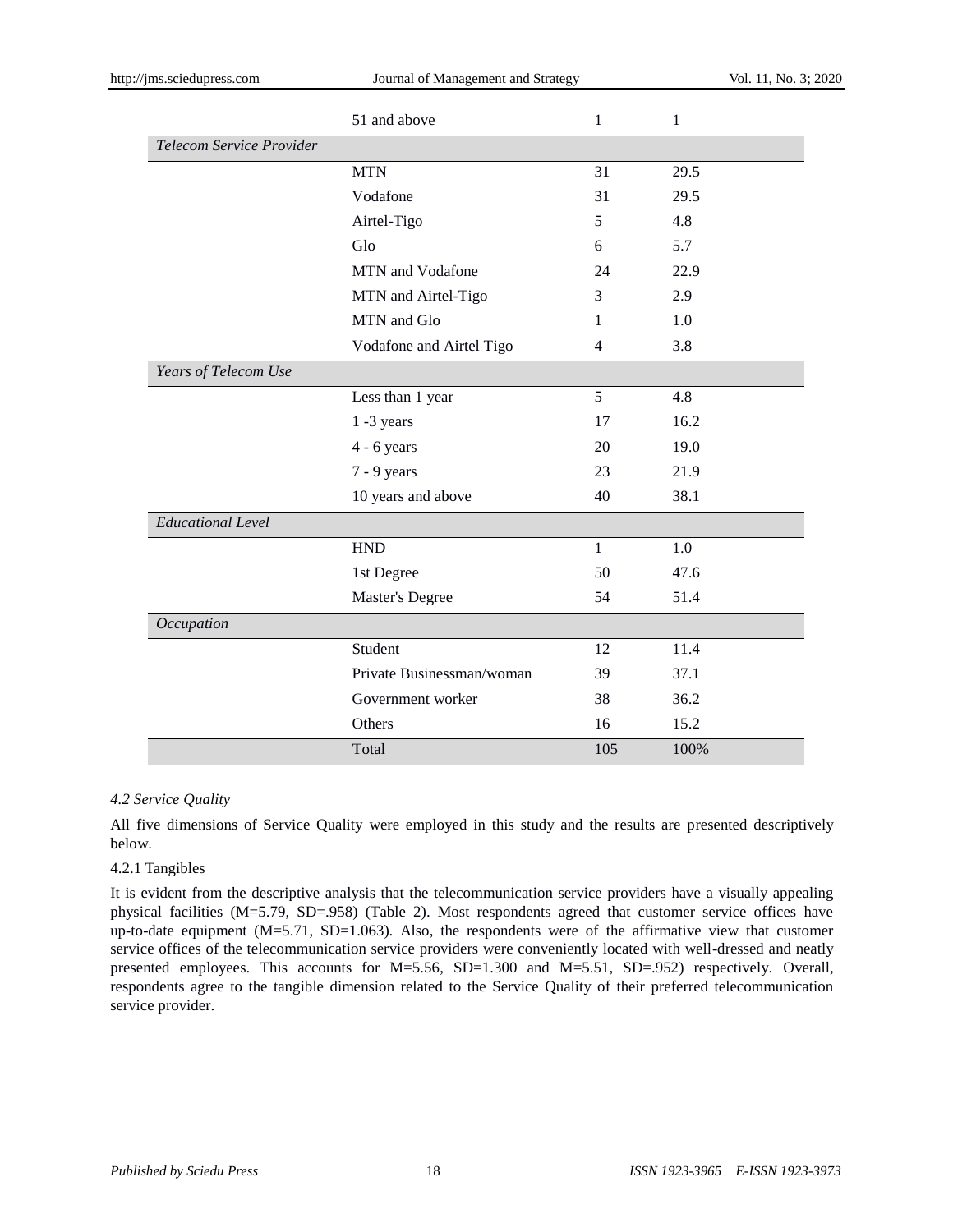| Item Code      | <b>Item Statement</b>                                                                             | Min  | <b>Max</b> | Mean   | Std. Dev |
|----------------|---------------------------------------------------------------------------------------------------|------|------------|--------|----------|
| T1             | The customer service offices of your<br>preferred network are<br>located in<br>convenient places. | 1    | 7          | 5.56   | 1.300    |
| T <sub>2</sub> | The physical facilities are visually<br>appealing.                                                | 3    | 7          | 5.79   | 0.958    |
| T <sub>3</sub> | The customer service offices of your<br>preferred network have up-to-date<br>equipment.           | 2    | 7          | 5.71   | 1.063    |
| T <sub>4</sub> | employees of your<br>preferred<br>The<br>network are well dressed and neat in<br>appearance       | 3    | 7          | 5.51   | 0.952    |
| Composite      |                                                                                                   | 2.25 |            | 5.6425 | 1.06825  |

### Table 2. Descriptive analysis of tangibles

## 4.2.2 Reliability

Reliability in Service Qualities encompasses the ability of firms to execute services accurately and dependably. Reliability is synonymous to delivering to promises. It is consistently highlighted as the most vital determinant of Service Quality.

Respondents agreed that their preferred telecommunication service provider provides services at the times it promises (M=5.12, SD=1.253) (Table 3). Again, it is revealed that respondents agree that their preferred telecommunication service provider shows sincere interest in solving their problems. There was mild agreement to items on telecommunication service providers meeting their promises and the services charges with M=4.73, SD=1.375 and M=4.89, SD=1.515 respective. Ultimately, the respondents mildly agree to the reliability of their telecommunication service providers.

| Item<br>Code   | <b>Item Statement</b>                                                                                         | Min  | Max | Mean   | Std. Dev |
|----------------|---------------------------------------------------------------------------------------------------------------|------|-----|--------|----------|
| R1             | When your preferred telecommunication<br>service provider promises to do something, it<br>does it             | 2    | 7   | 4.73   | 1.375    |
| R <sub>2</sub> | Your preferred telecommunication service<br>provider shows a sincere interest in solving<br>customer problems | 1    | 7   | 5.11   | 1.288    |
| R <sub>3</sub> | Your preferred telecommunication service<br>provides services at the time it promises                         | -1   | 7   | 5.12   | 1.253    |
| R4             | The service charges of your preferred<br>telecommunication service provider are<br>accurate                   | -1   | 7   | 4.89   | 1.515    |
| Composite      |                                                                                                               | 1.25 | 7   | 4.9625 | 1.35775  |

Table 3. Descriptive analysis of reliability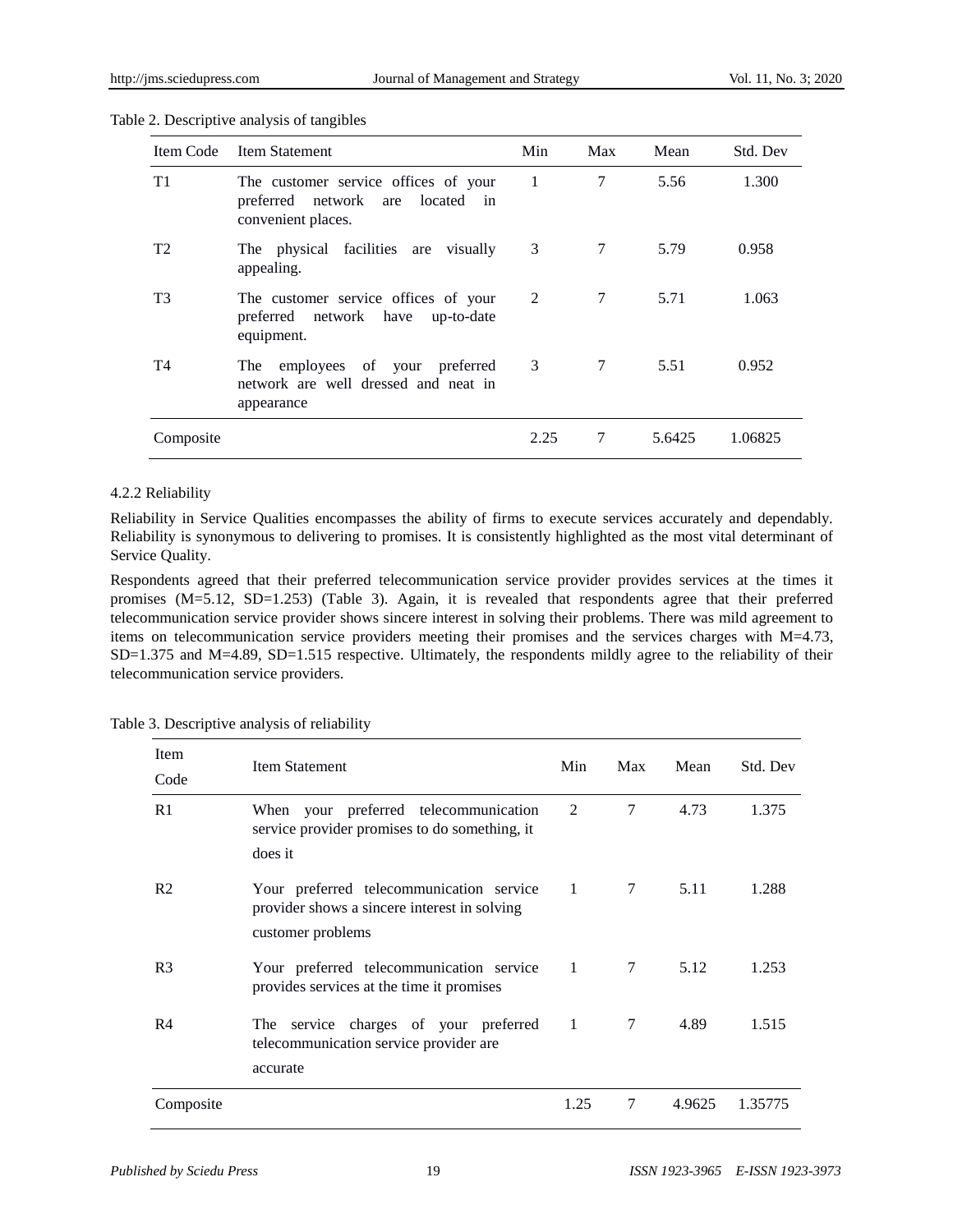# 4.2.3 Responsiveness

Responsiveness under Service Quality measures the willingness of firms to assist customers as well as provide prompt service. Respondents showed mild agreement to the responsiveness of their telecommunication service providers with a composite mean of 5.16 and a standard deviation of 1.431 (Table 4). With respect to the individual items, there was a mild agreement to the willingness of employees of the telecommunication services to help (M=5.30, SD=1.408). Again, there was a mild agreement to the employees' ability to give prompt services (M=5.18, SD=1.239). Others include the service providers' helpline accessibility and employees' response to customers when busy. All these items were mildly agreed to with means 5.16 and 5.00 respectively.

| Item Code       | <b>Item Statement</b>                                                                                 | Min            | <b>Max</b> | Mean | Std. Dev |
|-----------------|-------------------------------------------------------------------------------------------------------|----------------|------------|------|----------|
| Rs1             | Your preferred telecommunication service<br>provider's help line is easily accessible                 | 1              | 7          | 5.16 | 1.388    |
| Rs2             | Your preferred telecommunication service<br>provider's employees give prompt service                  | 2              | 7          | 5.18 | 1.239    |
| Rs <sub>3</sub> | Your preferred telecommunication service<br>provider's employees are always willing to<br>help        | $\mathfrak{D}$ | 7          | 5.30 | 1.408    |
| Rs4             | Your preferred telecommunication service<br>provider's employees respond to customers<br>even if busy | $\mathbf{1}$   | 7          | 5.00 | 1.687    |
|                 |                                                                                                       |                |            |      |          |
| Composite       |                                                                                                       | 1.5            | 7          | 5.16 | 1.4305   |

Table 4. Descriptive analysis of responsiveness

# 4.2.4 Assurance

Assurance under Service Quality measures employees' level of knowledge and courtesy and their ability to inspire confidence and trust. The importance of this dimension comes into play when customers perceive services as high risk or are uncertain of their abilities to evaluate it outcome or results. Respondents mildly agreed to their preferred telecommunication service provider being consistently courteous with customers  $(M=5.43, SD=1.231)$  (Table 5). Also, there was a mild agreement to telecommunication service providers protecting the confidentiality of customer information (M=5.11, SD=1.410). There was also a mild agreement to items surrounding trust and prompt services of telecommunication service providers with  $M=5.02$  and  $SD=1.525$  as well as  $M=5.06$  and  $SD=1.142$  respectively. The composite score reveals that respondent mildly agree to the assurance dimension of the Service Quality of the telecommunication service providers.

|  | Table 5. Descriptive analysis of assurance |
|--|--------------------------------------------|
|  |                                            |

| Item Code | Item Statement                                                                               | Min | <b>Max</b> | Mean | Std. Dev |
|-----------|----------------------------------------------------------------------------------------------|-----|------------|------|----------|
| A1        | The employees of your preferred<br>telecommunication service provider can be<br>trusted      |     |            | 5.02 | 1.525    |
| A2        | The employees of your preferred<br>telecommunication service provider give<br>prompt service |     |            | 5.06 | 1.142    |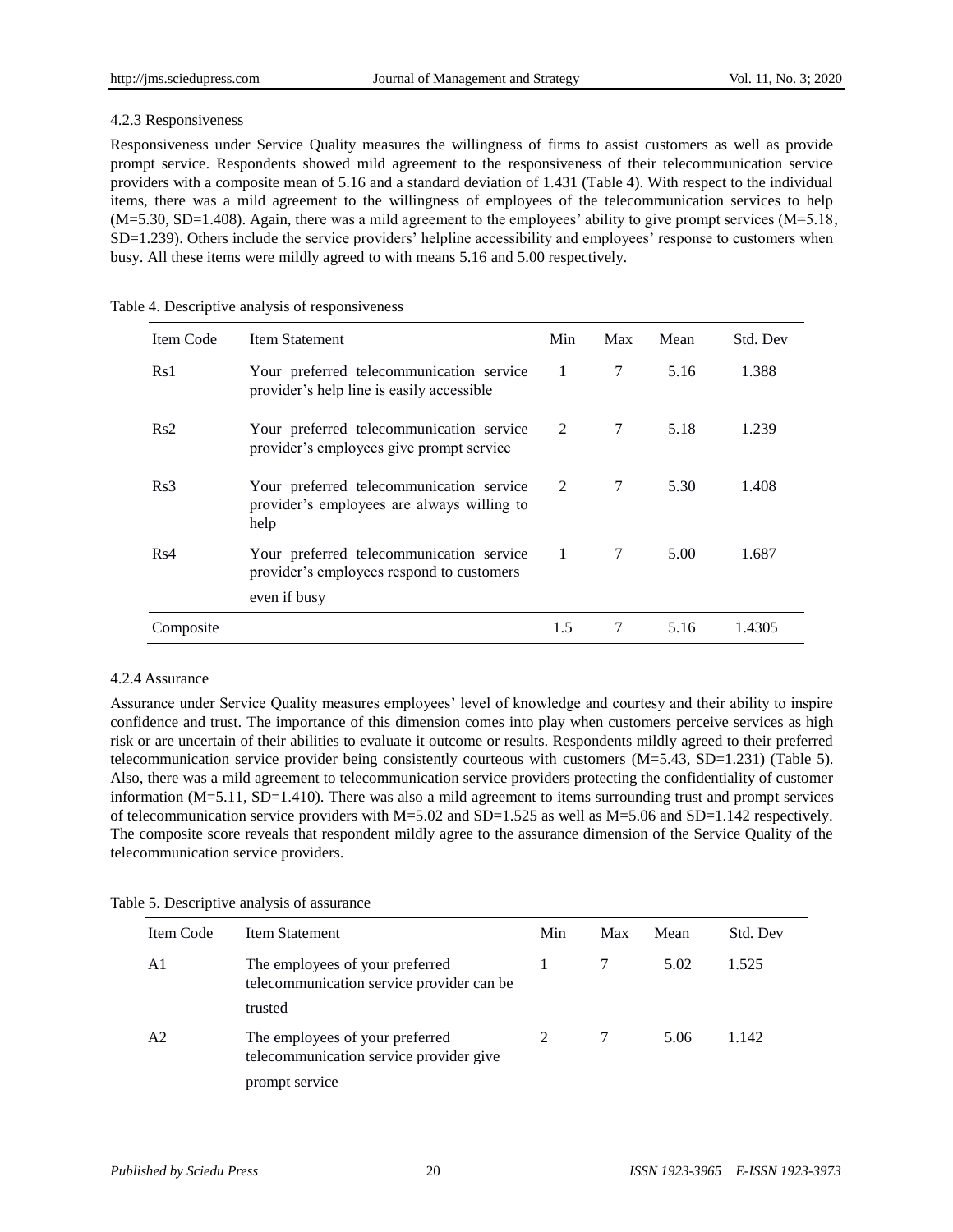| A <sub>3</sub> | Your preferred telecommunication service 1<br>provider protects the confidentiality of<br>customer information     |   | 5.11  | 1.410 |
|----------------|--------------------------------------------------------------------------------------------------------------------|---|-------|-------|
| A4             | The employees of your preferred<br>telecommunication service provider are<br>consistently courteous with customers | 2 | 5.43  | 1.231 |
| Composite      |                                                                                                                    |   | 5.155 | 1 327 |

## 4.2.5 Empathy

Empathy is tied to the importance firms place on their customers towards the provision of a specific service. It is recommended that firms know their customers by name and build relationships reflecting their knowledge of customers' preference. The Composite Mean for the construct Empathy revealed that the respondents mildly agreed to the telecommunication service providers being empathetic to their customers (M=5.00, SD=1.491) (Table 6). The individual items measuring empathy were mostly within the mildly neutral perspective with means of 4.98, 4.94 and 4.87 for service providers' providing individual attention, having operating hours convenient to all and knowing their customers' needs respectively. The service providers employees having the best interest of their customers at heart were mildly agreed to by the respondents given  $M=5.22$ ,  $SD=1.569$ .

Table 6. Descriptive analysis for empathy

| Item Code      | <b>Item Statement</b>                                                                                                     | Min | Max | Mean   | Std. Dev |
|----------------|---------------------------------------------------------------------------------------------------------------------------|-----|-----|--------|----------|
| E1             | The employees of your preferred<br>telecommunication service provider<br>provide                                          | 1   | 7   | 4.98   | 1.373    |
|                | individual attention                                                                                                      |     |     |        |          |
| E2             | The employees of your preferred<br>telecommunication service provider know<br>their customers' needs                      | 2   | 7   | 4.87   | 1.551    |
| E <sub>3</sub> | Your preferred telecommunication service<br>provider has operating hours convenient<br>to all                             | 2   | 7   | 4.94   | 1.473    |
| E4             | The employees of your preferred<br>telecommunication service provider have<br>the best interest of the customers at heart | 1   | 7   | 5.22   | 1.569    |
| Composite      |                                                                                                                           | 1.5 | 7   | 5.0025 | 1.4915   |

#### *4.3 Customer Satisfaction*

Customer Satisfaction as a variable measures the extent to which a firm's product, service and overall experience falls short and/or meets or exceeds customer experience. Eight (8) items were used to measure the variable. Three (3) items mildly agreed to with respect to Customer Satisfaction (Table 7). Five items (5) elicited mild neutral responses from the respondents of the study. The means of the five items ranges from 4.54 to 4.97 with standard deviations 1.333 to 1.670. Satisfaction of service providers' other services (M=4.97, SD=1.33); offers/promotion  $(M=4.94, SD=1.453)$ ; signal coverage  $(M=4.87, SD=1.455)$ ; no alternative  $(M=4.58, SD=1.524)$  and charges  $(M=4.54, SD=1.670)$ .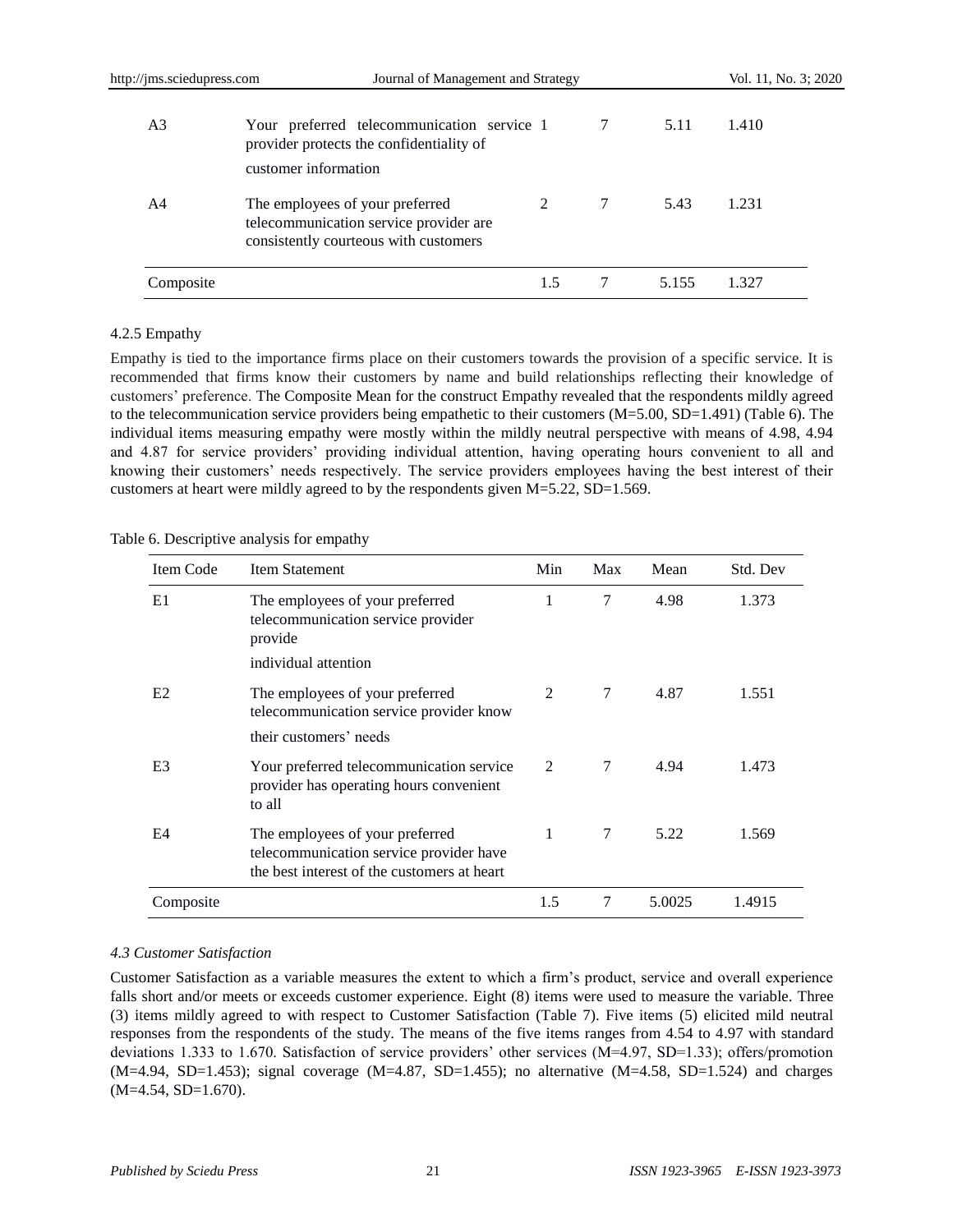| Item<br>Code    | <b>Item Statement</b>                                                                              | Min            | Max            | Mean   | Std.<br>Dev |
|-----------------|----------------------------------------------------------------------------------------------------|----------------|----------------|--------|-------------|
| CS <sub>1</sub> | You are satisfied with your preferred<br>telecommunication service provider's<br>offers/promotions | 2              | 7              | 4.94   | 1.453       |
| CS <sub>2</sub> | You are satisfied with your preferred<br>telecommunication service provider's charges              | 1              | 7              | 4.54   | 1.670       |
| CS <sub>3</sub> | You are satisfied with your preferred<br>telecommunication service provider's signal<br>coverage   | 1              | $\overline{7}$ | 4.87   | 1.455       |
| CS <sub>4</sub> | You are satisfied with your preferred<br>telecommunication service provider's other<br>services    | 2              | 7              | 4.97   | 1.333       |
| CS5             | You do not have a better option than your preferred<br>telecommunication service provider.         | 1              | 7              | 4.85   | 1.524       |
| CS <sub>6</sub> | You are satisfied with your preferred<br>telecommunication service provider's<br>customer care     | $\overline{2}$ | $\overline{7}$ | 5.03   | 1.274       |
| CS <sub>7</sub> | You feel happy and good in dealing with your<br>preferred telecommunication service provider       | 2              | $\overline{7}$ | 5.37   | 1.002       |
| CS8             | You are satisfied with your preferred<br>telecommunication service provider's website              | 1              | 7              | 5.17   | 1.341       |
| Composite       |                                                                                                    | 1.5            | 7              | 4.9675 | 1.3815      |

## Table 7. Descriptive analysis of customer satisfaction

## *4.4 Customer Loyalty*

Across all the 6 items measured, respondents mildly agreed to the statements measuring their loyalty to their preferred telecommunication service provider (M=5.36, SD=1.205) (Table 8). Responded showed a stronger mild agreement to the statement "You would say positive things about your telecommunication service provider to other people" (M=5.59, SD=1.158). Another highly ranked mean across the 6 items pertain to respondents considering their current telecommunication service provider as first choice in the next few years (M=5.48, SD=1.279). Other items such as service providers recommendation  $(M=5.40, SD=1.132)$ ; always being the first choice  $(M=5.25,$ SD=1.254), getting value for money ( $M=5.23$ , SD=1.235) and being loyal ( $M=5.21$ , SD=1.174) were mildly agreed to by the respondents.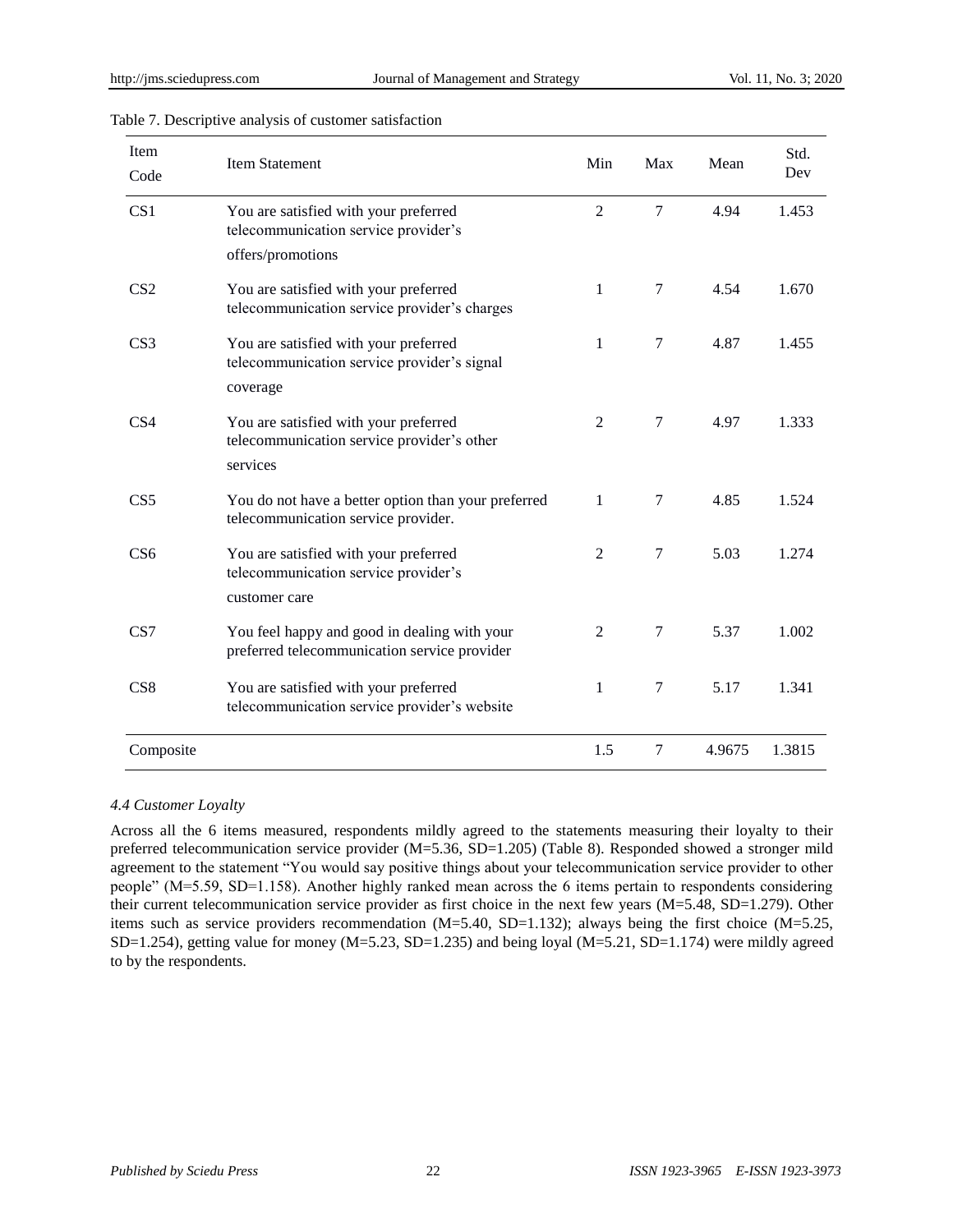| Item<br>Code    | <b>Item Statement</b>                                                                              | Min  | Max | Mean | Std.<br>Dev |
|-----------------|----------------------------------------------------------------------------------------------------|------|-----|------|-------------|
| CL <sub>1</sub> | telecommunication<br>Your<br>service<br>provider<br>would always be your first choice              | -1   | 7   | 5.25 | 1.254       |
| CL2             | You consider yourself to be loyal to your<br>telecommunication service provider                    | 1    | 7   | 5.21 | 1.174       |
| CL3             | You will recommend your telecommunication<br>service provider to someone who seeks your<br>advice  | 2    | 7   | 5.40 | 1.132       |
| CL <sub>4</sub> | You get good value for your money with your<br>telecommunication service provider                  | 1    | 7   | 5.23 | 1.235       |
| CL <sub>5</sub> | You would say positive things about your<br>telecommunication service provider to other<br>people  | 2    | 7   | 5.59 | 1.158       |
| CL <sub>6</sub> | You consider your telecommunication service<br>provider your first choice in the next few<br>years | -1   | 7   | 5.48 | 1.279       |
| Composite       |                                                                                                    | 1.33 | 7   | 5.36 | 1.205       |

#### Table 8. Descriptive analysis of customer loyalty

#### *4.5 Reliability of Service Quality Measures*

Service Quality in the study was measured with twenty (20) items which were analysed using principal component analysis with Varimax rotation. The resulting analysis yielded five (5) factors accounting for 64.5% of the variance of the variable (Table 9). The communalities of the items or constructs measuring Service Quality were relatively high as compared with other variables. They were above 0.4 confirming that each item shared some common variance with other items. This shows that the items chosen to measure the variables are strongly related. The KMO is .869, which is commonly above the recommended value of 0.6. It indicates that there is a relatively high sampling accuracy. The Bartlett's test of sphericity was significant  $(X^2 (190) = 900.49, p<0.5)$ . Principal components analysis was employed for the purpose of identifying and computing composite scores for the factors. Initial eigen values were 7.212, 1.885,1.332,1.261 and 1.019 across the five factors respectively. With respect to the reliability of the items under Service Quality, a Cronbach's alpha of 0.901 was obtained. With Cronbach alpha reliability coefficient ranging from 0 to 1, an alpha of 0.901 indicate a greater internal consistency of the items in the scale. Table 4.8 shows the factor loadings and reliability of the items.

| Items                                             |  |  |      |
|---------------------------------------------------|--|--|------|
| Located in convenient places.                     |  |  | .548 |
| Physical facilities are visually appealing.       |  |  | .595 |
| Offices have up-to-date equipment.                |  |  | .561 |
| Employees are well dressed and neat in appearance |  |  | .567 |

Table 9. Factor loading and reliability of service quality item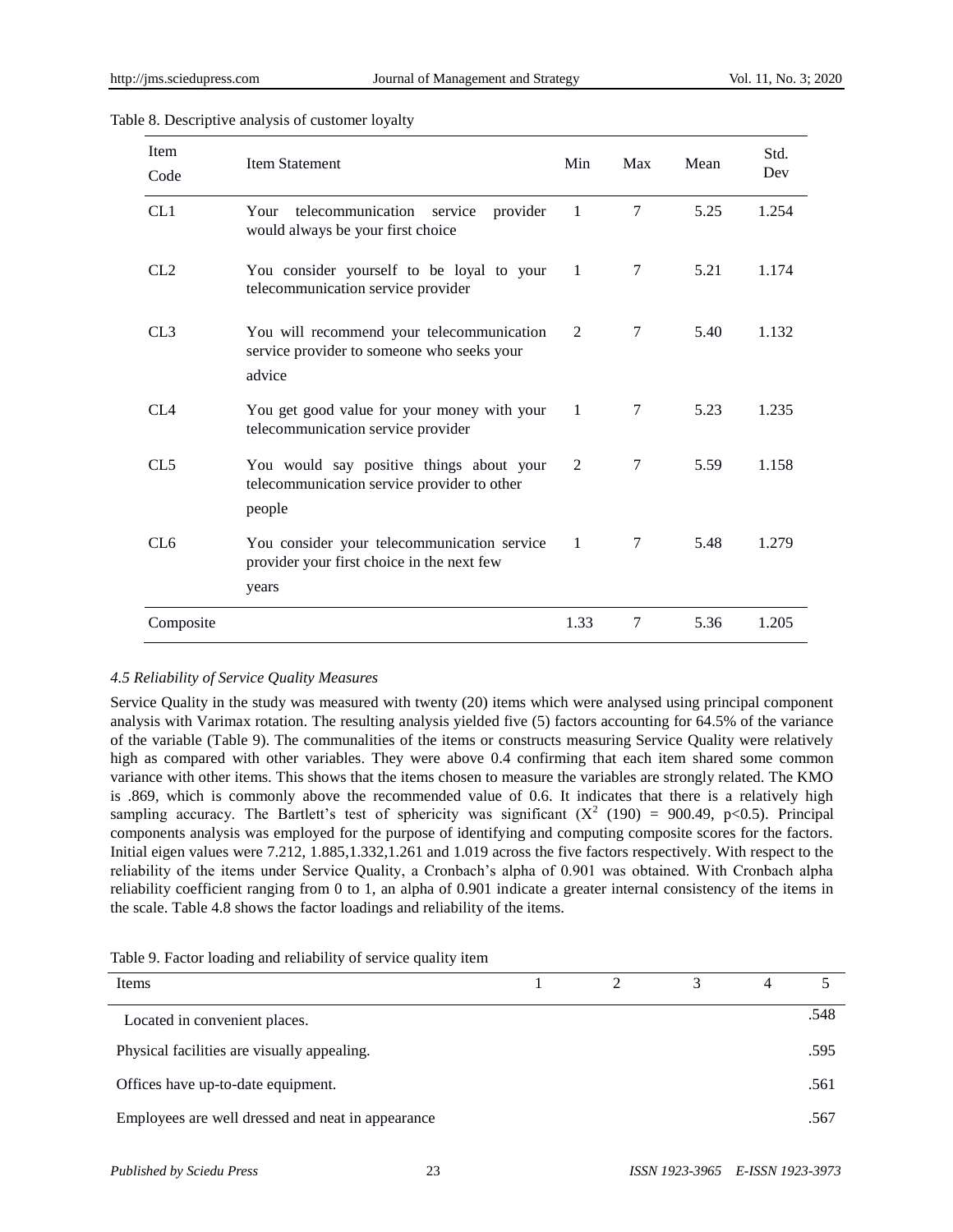| Reliability                                                       |        | 0.901  |        | 0.898                          |       |
|-------------------------------------------------------------------|--------|--------|--------|--------------------------------|-------|
|                                                                   |        | Alpha  |        | <b>Standardized Item Alpha</b> |       |
| Variance                                                          | 19.251 | 17.961 | 12.260 | 7.678                          | 6.391 |
| Eigenvalues                                                       | 7.212  | 1.885  | 1.332  | 1.261                          | 1.019 |
| Employees of service provider have customers interest at<br>heart | .835   |        |        |                                |       |
| Service provider has operating hours convenient to all            | .711   |        |        |                                |       |
| Employees of service provider know their customers' needs         | .693   |        |        |                                |       |
| Employees of service provider provides individual attention       | .815   |        |        |                                |       |
| Employees of service provider are courteous with customers        |        | .770   |        |                                |       |
| Service provider protects customer information                    |        | .585   |        |                                |       |
| Employees of service provider give prompt service                 |        | .758   |        |                                |       |
| Employees of service provider can be trusted                      |        | .530   |        |                                |       |
| Service provider's employees respond to customers even if<br>busy |        |        | .692   |                                |       |
| Service provider's employees are always willing to help           |        |        | .661   |                                |       |
| Service provider's employees give prompt service                  |        |        | .641   |                                |       |
| Service provider's help line is easily accessible                 |        |        | .763   |                                |       |
| The service charges are accurate                                  |        |        |        | .653                           |       |
| Service provider provides services at the time it promises        |        |        |        | .724                           |       |
| Service provider shows interest in solving customer<br>problems   |        |        |        | .615                           |       |
| When provider promises to do something, it does it                |        |        |        | .713                           |       |

# Table 10. Hypotheses of the study

| Hypotheses                                                       | Hypothesized<br>relationship | Unstandardized<br>Coefficient | Sig.   | Results       |
|------------------------------------------------------------------|------------------------------|-------------------------------|--------|---------------|
| Service Quality $\rightarrow$ Customer Loyalty                   | H1                           | .8360                         | 0.0000 | Supported     |
| Ouality<br>Service<br>Customer<br>$\rightarrow$<br>Satisfaction  | H <sub>2</sub>               | .9493                         | 0.0000 | Supported     |
| Satisfaction<br>Customer<br>Customer<br>$\rightarrow$<br>Loyalty | H <sub>3</sub>               | .0310                         | 0.6922 | Not Supported |
| <b>Mediation</b> (Partial)                                       | H4                           | .8066                         | 0.0000 | Supported     |
| Control Variables $(+)$                                          | H <sub>5</sub>               | .0231                         | 0.3452 | Not Supported |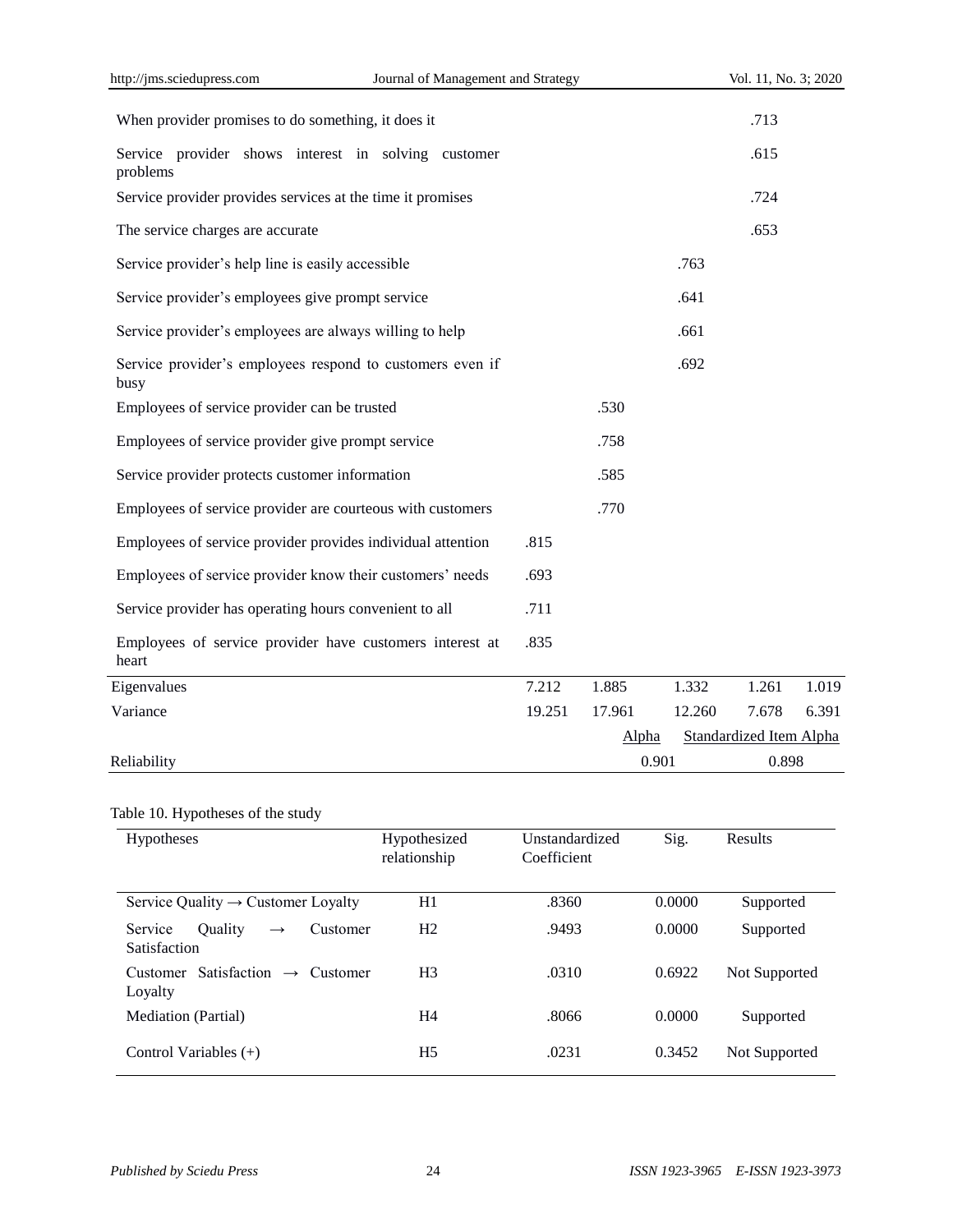## **5. Discussions**

Literature on Service Quality has found that Service Quality is a strong predictor of Customer Satisfaction (Jones & Suh, 2000). Across the literature scope, it is suggested that the more there is of Service Quality, the higher Customers' Satisfaction. Accordingly, the results of this study are consistent with previous studies. There was a significant and positive relationship between Service Quality and Customer Satisfaction. In the case of the telecommunication companies in Ghana, the study suggests that an increase in their Service Quality relationship will ultimately improve Customer Satisfaction leading to higher revenue. Parasuraman et al. (1985) indicated that if perceived service quality is high, then customer satisfaction would increase. He supports the fact the quality of service contributes to customer satisfaction and this is in line with Saravana and Rao (2007). Additionally, the prediction of Customer Satisfaction was predicted that age, education and jobs are not major determinants.

Quality of service delivery and service value is expected to increase Customer Loyalty as posited by Hill (1996). This position was proven in this study where Service Quality had significant positive prediction to Customer Loyalty. With respect to these findings, the quality of service of the telecommunication companies in Ghana, is building on their customers' loyalty, which suggest an increase in their Service Quality relationship will ultimately improve Customer Loyalty. Ghanaian are naturally loyal hence when a service is good, they will tend to stay. Teich (1997) states that Customer Loyalty is developed over a consistent record of meeting. Results on the paths of mediation revealed that Customer Satisfaction is a partial mediator in the relationship between Service Quality and Customer Loyalty. The result did not support the hypothesis of extending the effect of the mediator on the dependent variable. Although there is a positive and but insignificant relationship between the variables, the relationship as predicted was positive, but not significant. That is, Customer Satisfaction influenced by Service Quality did not significantly influence Customer Loyalty. Although previous researches argue the opposite, Hayes' consider mediation present on the indirect relation existing in the model. The results of this study do not support the findings of other research; however, as noted above, past research did not control variables such as age, education and occupation.

Consequently, it becomes evident that there was a significant indirect effect backing the study. This result support similar findings, which indicate that the Customer Satisfaction moderates Service Quality and Customer Loyalty. Moreover, while the design of the study-controlled variables such as age, education and occupation, the study ultimately brought to the fore that telecommunication companies' quality of service improves Customer Satisfaction, which partially mediates the relationship between the independent and dependent variables. Accordingly, the results for the 95% confidence intervals showed Customer Satisfaction had a significant positive indirect effect on Customer Loyalty. Generally, the clients of telecommunication service companies build their loyalty not only through the quality of service they receive, but also through their satisfaction.

# **6. Implications, Limitations and Future Direction**

There are some research limitations which need to be acknowledged. There was analysis of only trusted customers. Caution therefore needs to be practiced when generalizing the results. Despite the limitations, this study provides clear evidence in the context of Ghanaian telecommunication that customer satisfaction partially mediates the relationship between quality of service and customer loyalty. Thus, customer satisfaction fosters their loyalty. More studies are required to analyze the successive direct correlation between quality of service, consumer satisfaction, customer loyalty and market performance of the different service offerings of the telecommunications networks, including calls, Internet data and mobile money payment systems. The study recommends that management of firms should make it a priority to invest in several platforms, which has the capacity of providing round the clock support. Customers love to be treated special and even remembered hence management of telecommunication companies should endeavour to create customer histories to improve the relationship in dealing with customers.

#### **References**

- Ahmed, I., Nawaz, M. M., Usman, A., Shaukat, M. Z., Ahmed, N., & Wasim-ul-Rehman. (2010). A mediation of customer satisfaction relationship between service quality and repurchase intentions for the telecom sector in Pakistan: A case study of university students. *African Journal of Business Management*, *4*(16), 3457-3462.
- Ansar, S., & Lodhi, S. (2015). The impact of service quality on customer satisfaction in telecom sector of Pakistan. An empirical study of Pakistan. *International Journal of Scientific & Engineering Research*, *6*(10), 639-1645.

Asubonteng, P. (1996). A critical review of service quality. *The Journal of Service Marketing*, *6*, 62-81.

Beard, C., & Hartmann, R. (1999). European and Asian telecoms their role in global sustainable development. *European Business Review, 99*(1), 42-54. https://doi.org/10.1108/09555349910245432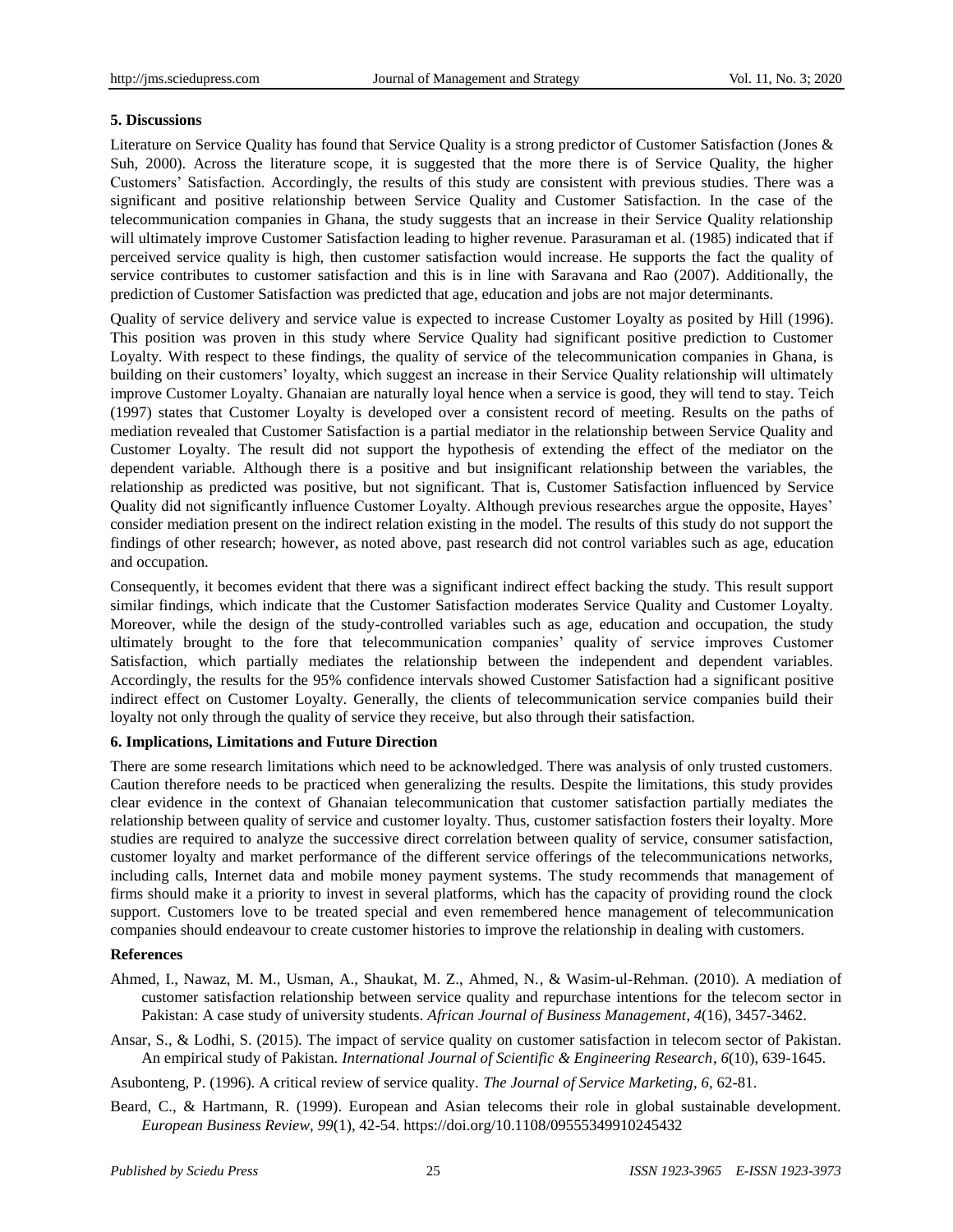- Choi, K. S., Cho, W. H., Lee, S. H., Lee, H. J., & Kim, C. K. (2004). The Relationships among Quality, Value, Satisfaction and Behavioural Intention in Health Care Provider Choice: A South Korean Study. *Journal of Business Research*, *57*(8), 913-921. https://doi.org/10.1016/S0148-2963(02)00293-X
- Colgate, M., Stewart, K., & Kinsella, R. (1996). Customer defection: a study of the student market in Ireland. *International Journal of Bank Marketing*, *14*(3), 23-29. https://doi.org/10.1108/02652329610113144
- Cooper, M. C., Lambert, D. M., & Pagh, J. D. (1997). Supply chain management: more than a new name for logistics. *The International Journal of Logistics Management*, *8*(1), 1-14. https://doi.org/10.1108/09574099710805556
- Coyles, S., & Gokey, T. C. (2002). Customer Retention is Not Enough. *The McKinsey Quarterly.*
- Cronin, J. (1992). Measuring service quality; a re-examination and extension. *The Journal of Marketing*, *56*(3), 55-68. https://doi.org/10.1177/002224299205600304
- Cronin, J. J. Jr., & Taylor, S. A. (1992). Measuring Service Quality: A Re-examination and Extension. *Journal of Marketing*, *56*, 55-68. https://doi.org/10.1177/002224299205600304
- Cronin, Jr. J. J., Brady, M. K., & Hult, G. T. M. (2000). Assessing the Effects of Quality, Value and Customer Satisfaction on Consumer Behavioural Intentions in Service Environments. *Journal of Retailing*, *76*(2), 193-218. https://doi.org/10.1016/S0022-4359(00)00028-2
- Eshghi, A. (2008). Service quality and customer satisfaction. An empirical investigation in India. *Mobile Telecommunications services, Marketing Management Journal*, *18*(2), 119-144.
- Fen, Y. (2005). Antecedents of customer's re-patronage. *Sunway Academic Journal*, *4*, 60-73.
- Fitzsimmons, J. A., & Fitzsimmons, M. J. (2001). *Service Management Operations, Strategy, and Information Technology* (3rd ed.). Singapore McGraw-Hill Book Co.
- Frempong, G. K., & Henten, A. (2004). *Telecom Developments and Investments in Ghana WDR Dialogue Theme*, Discussion Paper, Technical University of Denmark.
- Fullerton, G., & Taylor, S. (2000). *The Role of Commitment in Service Relationship*. Kingston, Ontario School of Business Acadia University, Limited Publication, pp. 3-18.
- Garvin, D. (1998). *Managing Quality*. New York: Macmillan.
- Ghylin, K. M., Green, B. D., Drury, C. G., Chen, J., Schulta, J. L., Uggirala, A., … Lawson, T. A. (2006). Clarifying the dimensions of four concepts of quality. *Theoretical Issues in Economics Science*, *9*(1), 73-94.
- Gremler, D. D., & Brown, S. W. (1996). Service loyalty: its nature, importance and nature of service problems and customer exit, voice and loyalty. *Asia Pacific Journal of Quality Management*, *2*(2), 40-58.
- Griffin, J. (1995). *Customer Loyalty How to Earn It, How to Keep It*. New York, USA Lexington Books.
- Haedie N., & Walsh P. (1994). Towards a better understanding of quality. *International Journal of Quality and Reliability Management*, *11*, 53-63. https://doi.org/10.1108/02656719410057953
- Ilhaamie. (2010). Service Quality in Malaysian Public Service: Some Findings and implications. *Proceedings American Marketing Association*, 171-180. https://doi.org/10.7763/IJTEF.2010.V1.8
- Ittner, C., & Larcker, D. (1998). Are Nonfinancial Measures Leading Indicators of Financial Performance? An Analysis of Customer Satisfaction. *Journal of Accounting Research*, *36*(1), 1-35.
- Johns, N. (1999). What is this thing called service?. *European Journal of Marketing*, *33*(9), 958-973.
- Jones, M. A., & Suh, J. (2000). Transaction-Specific Satisfaction and Overall Satisfaction: An Empirical Analysis. *Journal of Services Marketing*, *14*(2), 147-159. https://doi.org/10.1108/08876040010371555
- Kheng, L. L., Mahamad, O., Ramayah, T. M., & Rahim, M. R. (2010). The impact of service quality on customer loyalty: a study of banks in Penang. Malaysia. International *Journal of Marketing Studies*, *2*(2), 57-66.
- Kotler, P. (2003). *Marketing Management* (11th ed.). New Jersey, USA Prentice Hall Pearson Education International Inc.
- Kotler, P., Ang, S. H., Leong, S. M., & Tan, C. T. (1999). *Marketing Management: An Asian Perspective*. New Jersey: Prentice Hall Inc.
- Kumar, M., Kee, F. T., & Manshor, A. T. (2009). *Determining the relative importance of critical factors in delivering service quality of banks. Managing service quality*, *19*(2), 211-228.
- Ladhari, R. (2009). A review of twenty years of SERVQUL research. *International Journal of Quality and Services*